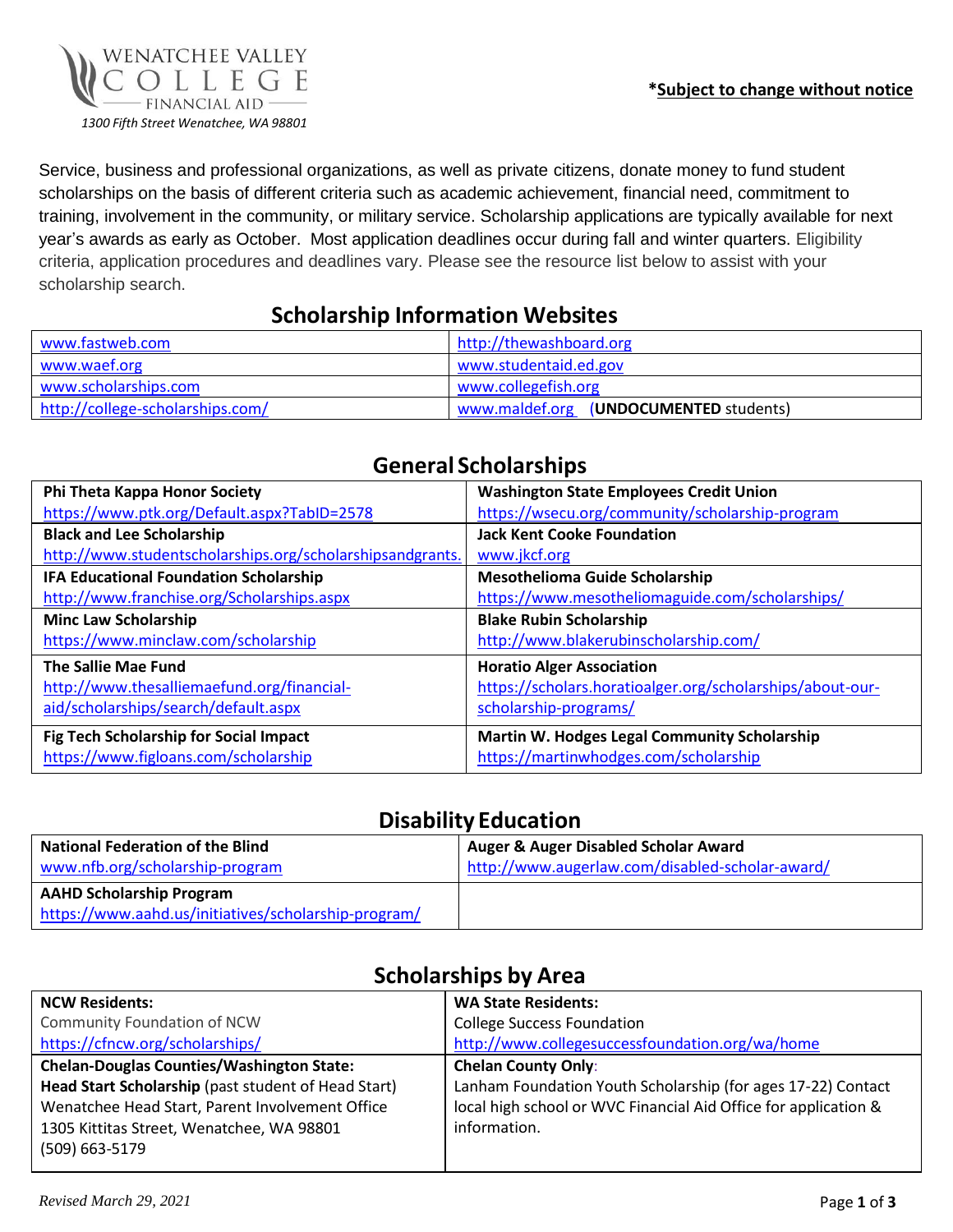## **Scholarships for Women**

| Washington State Business and Professional Women's                      | Junior League of Yakima Memorial Scholarship           |
|-------------------------------------------------------------------------|--------------------------------------------------------|
| <b>Foundation Educational Scholarships</b>                              | www.juniorleagueofyakima.org                           |
| www.bpwwa.org                                                           |                                                        |
| Wenatchee Business & Professional Women's Club                          | <b>Soroptimist Women's Opportunity Awards</b>          |
| http://www.wenatcheebpw.org/scholarships.html                           | www.soroptimist.org/awards/live-your-dream-awards.html |
| <b>Philanthropic Educational Organization Sisterhood</b>                | <b>Washington Women in Need</b>                        |
| www.peointernational.org                                                | www.wwin.org                                           |
| Dorothy Prewitt Pohlman/AAUW Scholarship<br>www.cfncw.org/scholarships/ |                                                        |

## **Allied Health**

| <b>Washington Center for Nursing</b>                                                             | <b>Office of Intramural Training &amp; Education</b> |
|--------------------------------------------------------------------------------------------------|------------------------------------------------------|
| www.wcnursing.org/data-resources/scholarships/                                                   | www.training.nih.gov/programs/ugsp                   |
| <b>Washington State Nurses Association</b>                                                       | <b>Confluence Health Foundation</b>                  |
| https://www.wsna.org/wsnf/scholarship                                                            | https://confluencehealthfoundation.org/scholarships/ |
| The Recovery Village Health Care Scholarship<br>https://www.therecoveryvillage.com/scholarships/ |                                                      |

## **Professional Careersin Science and/or Agriculture**

| <b>WA Wine Industry Foundation</b>                      | <b>Washington State Nursery &amp; Landscape Association</b> |
|---------------------------------------------------------|-------------------------------------------------------------|
| http://washingtonwinefoundation.org/scholarships/       | www.wsnla.org/page/ScholarshipsGrants                       |
| <b>Ray DeVries Memorial Scholarship</b><br>www.wsfb.com |                                                             |

#### **Professional Careersin Engineering/Mechanics/Construction**

| The Washington Society of Professional<br><b>Engineers Educational Foundation</b><br>http://washingtonengineer.org/related-<br>orgs/foundation/ | <b>American Welding Society Foundation District</b><br><b>Scholarship Program</b><br>www.aws.org/foundation/page/scholarships |
|-------------------------------------------------------------------------------------------------------------------------------------------------|-------------------------------------------------------------------------------------------------------------------------------|
| <b>Americantrucks Scholarship</b>                                                                                                               | <b>Nexstar Legacy Foundation Scholarships</b>                                                                                 |
| https://www.americantrucks.com/scholarships.html                                                                                                | https://nexstarscholars.communityforce.com/Funds/Search.aspx                                                                  |

| <b>LUILIULU</b>                                             |                                                           |
|-------------------------------------------------------------|-----------------------------------------------------------|
| <b>American Indian College Fund</b>                         | Indian Health Service Scholarship Program                 |
| http://collegefund.org/student-resources/                   | www.ihs.gov/scholarship/index.cfm?                        |
| <b>Scholarships &amp; Grants for Hispanic Students</b>      | American Indian Endowed Scholarship                       |
| http://www.accreditedschoolsonline.org/resources/fi         | www.readysetgrad.org/college/american-indian-endowed-     |
| nancial-aid-scholarships-for-hispanic-students/             | scholarship                                               |
| Mexican American Legal Defense and Educational Fund         | TheDream.US Scholarship Program (DACA students)           |
| www.maldef.org/leadership/scholarships/index.html           | http://www.thedream.us/scholarships/national-scholarship/ |
| <b>DREAMer's Roadmap</b><br>http://www.dreamersroadmap.com/ |                                                           |

# **Ethnicity**